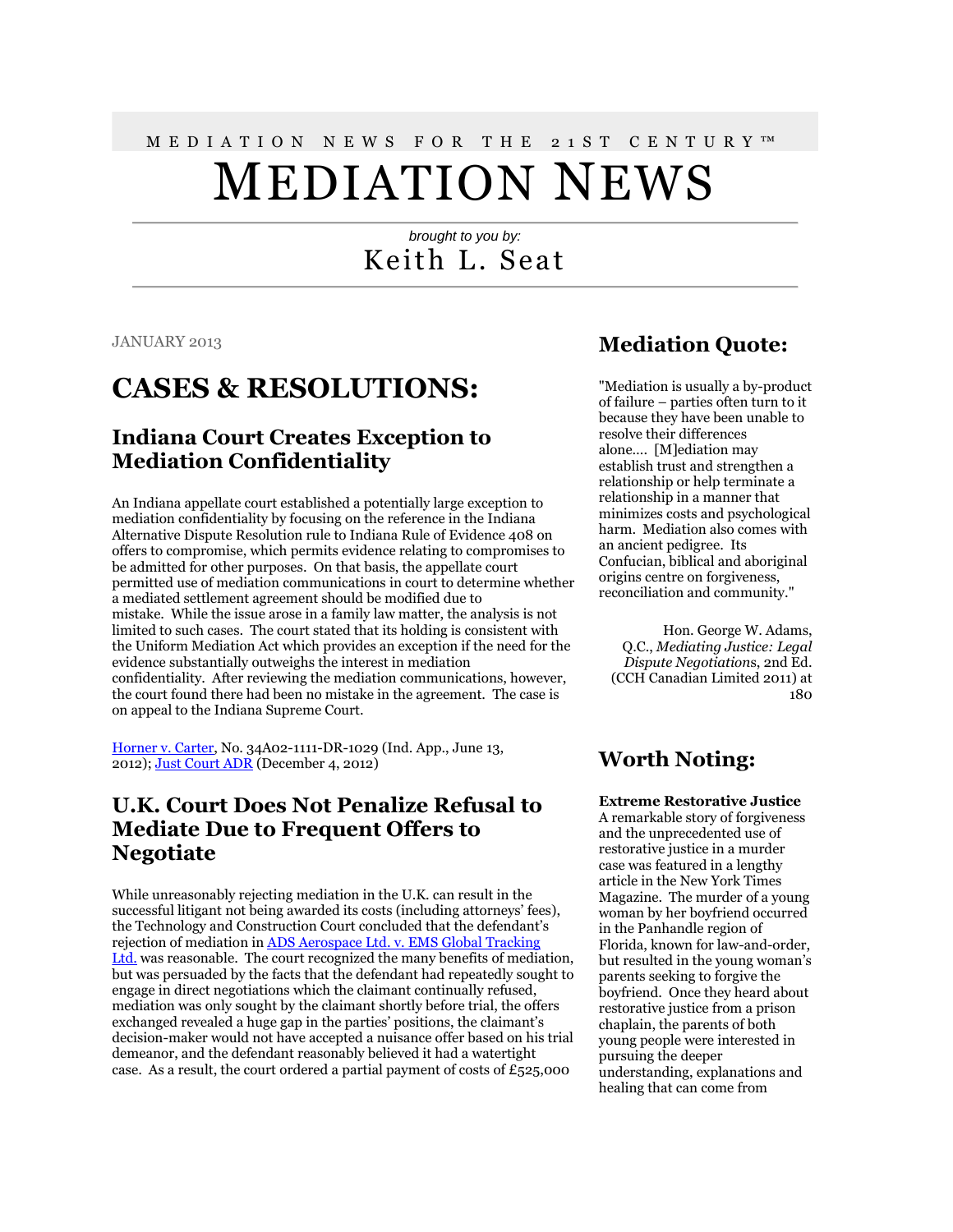while total costs were being calculated.

[ADS Aerospace Ltd. v. EMS Global Tracking Ltd.,](http://www.bailii.org/ew/cases/EWHC/TCC/2012/2904.html) [October 24, 2012] EWHC 2904 (TCC)

#### **Heads of Agreement Settlement in Mediation Results in More Litigation**

Mediation over the sale of a super yacht marina resulted in a settlement written up in a "heads of agreement" that was to be followed by a more formal document. However, the final agreement was not completed before one party withdrew from negotiations and the other sued to enforce. The trial judge found the heads of agreement binding and ordered specific performance, including terms that were in drafts of the incomplete formal agreement. The appellate court agreed that the heads of agreement was binding, because one term referred to its "binding nature," despite arguments that it should be void for uncertainty or incompleteness. However, the appellate court concluded that there had not been any further binding agreements on particular clauses in the later drafting, so the agreement to be enforced was merely the terms in the heads of agreement plus mechanical provisions to implement it.

Malago Pty Ltd. v. AW Ellis Engineering Pty Ltd., [2012] NSWCA 227; [International](http://www.internationallawoffice.com/newsletters/detail.aspx?g=ac139e2d-8125-4c2f-9e92-2ecd3595d016) Law Office (November 6, 2012)

#### **Third Time Is Charm for Mediation of NHL Dispute**

A Federal Mediation and Conciliation Service (FMCS) mediator has succeeded in helping resolve the National Hockey League dispute, with an agreement in principle between the league and union announced on January 6 that is expected to salvage the rest of the season. The NHL lockout began in mid-September, but the parties did not turn to mediation until late November when FMCS mediators were involved in two days of negotiations before suspending their efforts. In early December, the NHL Players Association requested that the mediators return, but they were not immediately available because of the port strike. [FMCS mediators helped avert a longshoremen's strike that could have crippled cargo movement at 15 ports. [Sun Sentinel](http://www.sun-sentinel.com/business/fl-longshoremen-strike-averted-20121228,0,7044724.story) (December 28, 2012)] The league agreed to further mediation, but meetings with the mediators were limited in mid-December. Finally, the mediator got things moving with 13 hours of shuttling between the parties on January 4, and then reached agreement in an intense, 16 hour session through the night on January 5 and 6.

[SBNation](http://www.sbnation.com/nhl/2012/12/6/3736646/nhl-lockout-2012-mediation-nhlpa-request) (December 6, 2012); [Courier Journal](http://www.courier-journal.com/usatoday/article/1587675&usatref=sportsmod) (December 24, 2012); [Washington Post](http://www.washingtonpost.com/sports/capitals/federal-mediator-helps-turn-final-48-hours-of-nhl-labor-fight-into-new-deal/2013/01/06/78347afa-5851-11e2-b8b2-0d18a64c8dfa_story.html) (January 6, 2013)

## **NEWS & INITIATIVES:**

#### **Mediation Alternative to Massachusetts Tax Appeals**

The Massachusetts Department of Revenue (DOR) is beginning a pilot mediation program for protests over assessments, which is modeled in

restorative justice, even though there was no way for the perpetrator to make things right. The parents brought in an expert from California who guided the process, which involved a community conference attended by both sets of parents, the perpetrator, a victims' advocate, lawyers and a priest. The process also included the prosecuting attorney, who began the session by stating the charges and summarizing the police reports, followed by lengthy, uninterrupted statements by the victim's parents, the perpetrator who explained in painful detail what had occurred, and his parents. In structuring the process, one goal was to seek diversion from the traditional criminal justice path. Such restorative-justice diversion occurs in several other places in the country, but was unknown in Florida. The parties agreed to use the pre-plea conference for the restorative justice community conference, at which – after everyone's statements – the victim's mother and father ended up suggesting a sentence of 5-15 or 10-15 years, the perpetrator's parents concurred, and the perpetrator declined to suggest a term. The prosecuting attorney, aware of the likelihood of community concern, conducted additional inquiries before offering a plea bargain of 20 years on the charge of first degree murder, which if proven at trial would normally result in a mandatory life sentence. [New](http://www.nytimes.com/2013/01/06/magazine/can-forgiveness-play-a-role-in-criminal-justice.html?_r=0)  [York Times\(](http://www.nytimes.com/2013/01/06/magazine/can-forgiveness-play-a-role-in-criminal-justice.html?_r=0)January 4, 2013)

#### **Even New York Times Confuses Mediation and Arbitration**

Despite ever growing use of mediation in the U.S. and around the world, basic confusion continues over the difference between mediation and arbitration. But when the New York Times got it wrong in an article about arbitration last summer that included a headline stating that a mediator had taken action, consternation resulted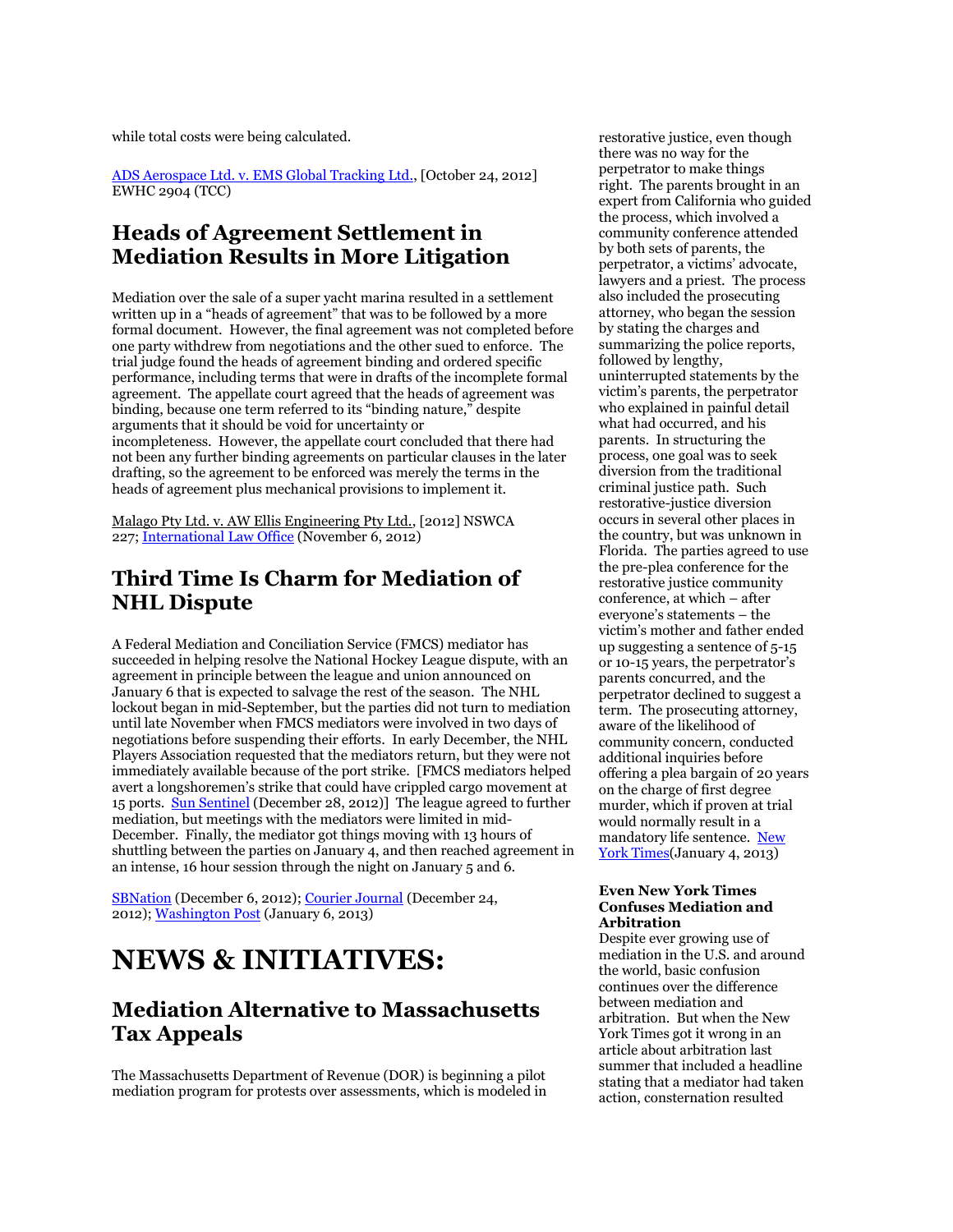part on an IRS mediation program. DOR appeals officers will act as mediators once they are trained, although taxpayers can bring in professional mediators at their own expense. The pilot program requires a minimum of \$1 million in dispute and has a four-month deadline for mediation. Without mediation, an internal appeal generally takes a year and may be followed by an even longer and more expensive appeal to the state Appellate Tax Board. Tax lawyers support the idea of mediation and are generally optimistic about the new program as they wait to see how it unfolds in practice. DOR's goal is to expand the mediation program to be able to address 35 cases at a time.

[Boston Business Journal](http://www.masslive.com/business-news/index.ssf/2012/11/massachusetts_department_of_revenue_laun.html) (November 5, 2012)

#### **Domain Name Consultant Offering Dispute Resolution Services**

Following ICANN's announcement of a drawing process for assigning priorities to all new gTLD (generic Top Level Domain) applications, domain name consultant RightOfTheDot launched a mediation service and private auction for settling claims between applicants for the same new gTLDs. Mediation requires agreement of all parties and is encouraged as the optimal way of resolving conflicting claims to avoid the time and cost of relying on an auction.

[The Sacramento Bee](http://www.sacbee.com/2012/11/02/4957103/right-of-the-dot-rotd-teams-up.html) (November 2, 2012); [RightOfTheDot.com](http://rightofthedot.com/)

#### **Maryland Updates Rules for Court-Referred Mediation**

The Maryland Court of Appeals has revised its rules for court-referred mediation, making numerous amendments to Title 17 which took effect on January 1. These include changes in the court's process for designating mediation and requires the maximum number of hours of required participation to be stated, along with an hourly rate that cannot be increased by the mediator even when the parties wish to mediate beyond the hours required; changes in the process for parties to alter the referral to mediation; changes in the timing of mediators' continuing mediationrelated education; and clarification in committee notes that mediators may "record" points of agreement but should not be "authoring" agreements.

[Maryland Revised Title 17](http://www.courts.state.md.us/macro/pdfs/201301title17scanned.pdf) (November 1, 2012)

#### **New Twists in Online Dispute Resolution**

A new website, [eQuibbly.com,](http://www.equibbly.com/) seeks to bring the power of crowdsourcing to alternative dispute resolution with a free process where individuals can each write up their side of a dispute (the latest posting: "My neighbor keeps staring when I'm tanning in my bikini"), including their proposed solutions, and then the public can weigh in with comments and votes, which may be persuasive but are in no way binding. Each side is invited to use social media to encourage their friends to engage and cast votes. For more serious disputes, the parties can use private baseball-style arbitration – either binding or non-binding – or mediation, relying on arbitrators and mediators listed on the site or other neutrals chosen by the parties. By contrast, a second new website, [Gripevine.com,](http://www.gripevine.com/) invites consumers to

among some. A professor wrote an article about the resulting furor on a dispute resolution listserv she administers, along with a clarifying op-ed piece for the New York Times, which it chose not to publish. [City University of New](http://www1.cuny.edu/mu/forum/2012/12/19/professor-maria-volpe%E2%80%99s-article-on-mediation-receives-international-recognition/)  [York\(](http://www1.cuny.edu/mu/forum/2012/12/19/professor-maria-volpe%E2%80%99s-article-on-mediation-receives-international-recognition/)December 19, 2012); Alt [Newsletter](http://www.altnewsletter.com/sample-articles/mediation-remains-elusive-in-public-discourse-despite-its-ubiquity.aspx) (November 9, 2012); [New York Times Article](http://bit.ly/SnO0Fr)

#### **Other Notable News Items:**

A case study of the resolution of a transnational business dispute shows the value in flexibly moving from mediation to other alternative dispute resolution processes when needed. In this case, the parties shifted from mediation to baseball-style arbitration in which the neutral was authorized by the parties to choose between the final proposals of the parties, but only after the parties had a defined time period to negotiate directly after making final presentations and exchanging their final proposals. [New York Dispute](http://www.goodlawfirm.com/attorney/wp-content/uploads/2012/10/Roytberg-pB-Fall-2012-issue-of-NYSBA-New-York-Dispute-Resolution-Lawyer-SKT-Oct-26-2012.pdf#page=77)  [Resolution Lawyer\(](http://www.goodlawfirm.com/attorney/wp-content/uploads/2012/10/Roytberg-pB-Fall-2012-issue-of-NYSBA-New-York-Dispute-Resolution-Lawyer-SKT-Oct-26-2012.pdf#page=77)November 1, 2012)

An LLM thesis focuses on the advantages of commercial mediation compared with commercial litigation. [University](http://uobrep.openrepository.com/uobrep/handle/10547/252415)  [of Bedfordshire](http://uobrep.openrepository.com/uobrep/handle/10547/252415)  [Repository](http://uobrep.openrepository.com/uobrep/handle/10547/252415) (November 2012)

#### **Other Cases & Resolutions:**

A three-year long dispute over a \$1 million phone bill for calls to Somalia not made by the customer was followed by a dispute over payment of the customer's attorneys' fees, which was finally resolved in mediation. [Salem](http://www.salemnews.com/local/x121540746/After-hangups-suit-over-1-million-phone-bill-settled)  [News\(](http://www.salemnews.com/local/x121540746/After-hangups-suit-over-1-million-phone-bill-settled)November 3, 2012)

After nearly six months of mediation, Pfizer agreed to pay \$67.5 million to settle class action litigation by shareholders who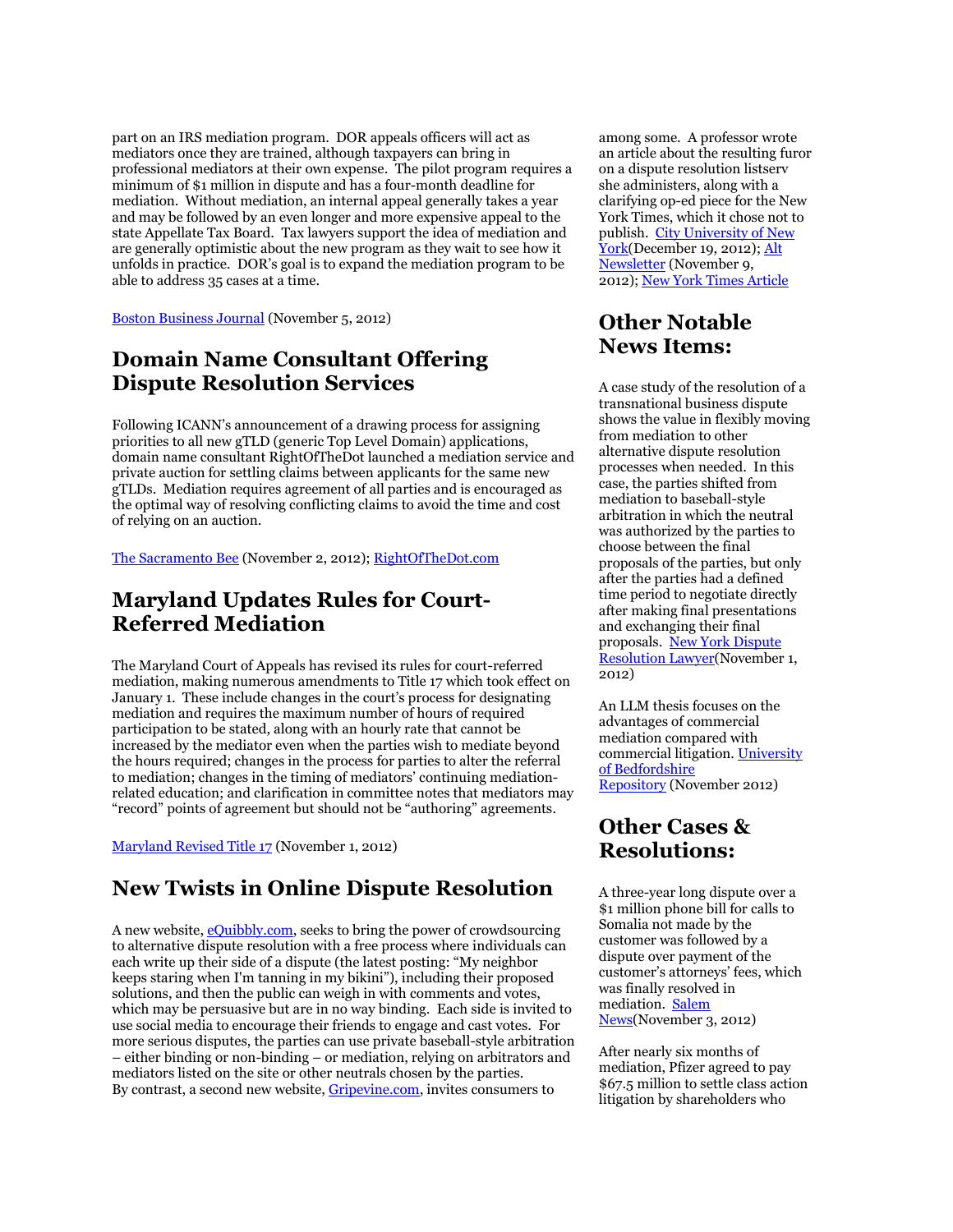post complaints at no cost about companies with which they have interacted and are dissatisfied, with the expectation that positive publicity from resolving the complaints – and negative publicity from failing to do so – will encourage action by the companies. If companies do not respond quickly, consumers may ask their social media friends to provide support.

[The Guardian, University of California, San Di](http://www.ucsdguardian.org/news-and-features/features/item/26117-in-cyberspace-the-gavel-falls-on-minor-disputes#.ULjTstPjnXE)ego (November 19, 2012); [The Star](http://www.thestar.com/living/technology/article/1303001--online-dispute-resolution-takes-off) (December 16, 2012); [eQuibbly.com;](http://www.equibbly.com/)[Gripevine.com](http://www.gripevine.com/)

#### **Mediation Needed for White Collar Crime**

White collar crime is increasing rapidly, to £1.5 billion annually in the U.K. alone, heightening the need for mediation to resolve challenging situations. Mediation would provide for greater flexibility in addressing white collar crime, especially in complex cases and where there is significant ambiguity about what occurred. Encouraging the parties to have frank discussions may avoid protracted legal battles trying to find unknowable answers about right and wrong. Mediation would also reduce pressure on the court system, allow more options during plea bargaining, and reserve only the most serious cases for judicial attention. Moreover, from the company perspective, mediation can help mitigate risks of future recurrence, can apply corrective measures, and in serious cases can help ensure business continuity.

[Mediation World](http://www.mediationworld.net/uk-englandandwales/articles/full/1972.html) (December 13, 2012)

#### **Other International Mediation Developments**

- Mediation and/or conciliation are used in employment disputes in key jurisdictions around the world, including**China**, **France**, **Germany**, **South Africa**, **Spain**, the **U.K.**and the **U.S.** [JD Supra](http://www.jdsupra.com/legalnews/international-workplace-dispute-practice-02014/) (December 5, 2012)
- A specialized neutral venue for mediation and other forms of dispute resolution, the Dublin Dispute Resolution Centre, has been opened by the Bar Council and the Chartered Institute of Arbitrators to address the local growth of alternative dispute resolution and the development of **Ireland** as an international venue for ADR. [Irish Times](http://www.irishtimes.com/newspaper/finance/2012/1105/1224326142218.html) (November 6, 2012)
- A new Mediation and Complaints-Handling Institution in**Denmark** will offer mediation services when Danish multinational enterprises (defined very broadly) are unable to resolve complaints relating to OECD Guidelines directly with complainants. [Association of Corporate Counsel\(](http://www.lexology.com/library/detail.aspx?g=2db65af7-e73e-4dae-a145-1558409371dd)November 22, 2012)
- Beginning January 10, all parties in pending or future litigation in **Romania** must demonstrate to the court that they have attended a free informational meeting on the benefits of mediation or face a fine. **Association of Corporate** [Counsel](http://www.lexology.com/library/detail.aspx?g=61341cc1-d3bb-4eaf-98dc-094ebd153283) (November 15, 2012)
- **Belarus** continues to work on mediation legislation that would involve a special commission within the Ministry of Justice. [Bel](http://www.tvr.by/eng/politics.asp?id=78153)  [Teleradio Company](http://www.tvr.by/eng/politics.asp?id=78153) (November 16, 2012)

claimed they were misled about the risks of the antidepressant Pristiq. [Reuters](http://www.reuters.com/article/2012/11/12/us-pfizer-pristiq-idUSBRE8AB0NZ20121112) (November 12, 2012)

Mediation resulted in the successful negotiation of the sale of the Falls Church Water Utility to Fairfax Water for \$40 million; litigation has been stayed pending preparation of final documentation, due diligence and public approval at a referendum scheduled for November 2013. [Water World\(](http://www.waterworld.com/news/2012/11/22/virginia-mediation-leads-to-three-way-settlement-of-water-disputes-and-win-win-for-water-customers.html)November 2012)

A federal judge has named two mediators to work with the TVA and 870 plaintiffs on the issue of damages from the 2008 spill of 5.4 million cubic yards of coal ash; liability has already been determined. Knox [News\(](http://www.knoxnews.com/news/2012/dec/28/knoxville-lawyer-pamela-reeves-to-mediate-in-tva/)December 28, 2012)

Parties in litigation over the \$650 million deepening of the Savannah River shipping channel have been asked to try mediation by a federal judge. [GPB](http://www.gpb.org/news/2012/11/07/new-mediation-in-river-dredge-suit)  [News\(](http://www.gpb.org/news/2012/11/07/new-mediation-in-river-dredge-suit)November 7, 2012)

Telecom equipment and wireless field services companies settled their legal malpractice lawsuit in mediation relating to alleged drafting errors in a merger agreement. [Courthouse News](http://www.courthousenews.com/2012/11/08/52120.htm) [Service\(](http://www.courthousenews.com/2012/11/08/52120.htm)November 8, 2012)

Defamation litigation by a female former executive and gas giant Woodside energy was resolved in mediation. [The West\(](http://au.news.yahoo.com/thewest/a/-/breaking/15717556/woodside-defamation-dispute-resolved/)December 27, 2012)

Settlement has been reached in mediation of a complaint against an apartment management company by a disabled woman who sought a reasonable accommodation to use her Rottweiler as a service dog in her apartment despite a no pets policy. [Baltimore Sun](http://articles.baltimoresun.com/2012-12-19/news/bs-md-ho-rottweiler-resolution-20121217_1_deaths-from-dog-bites-service-dog-pit-bulls) (December 19, 2012)

Controversy over the St. Petersburg Pier has resulted in litigation, protests and a petition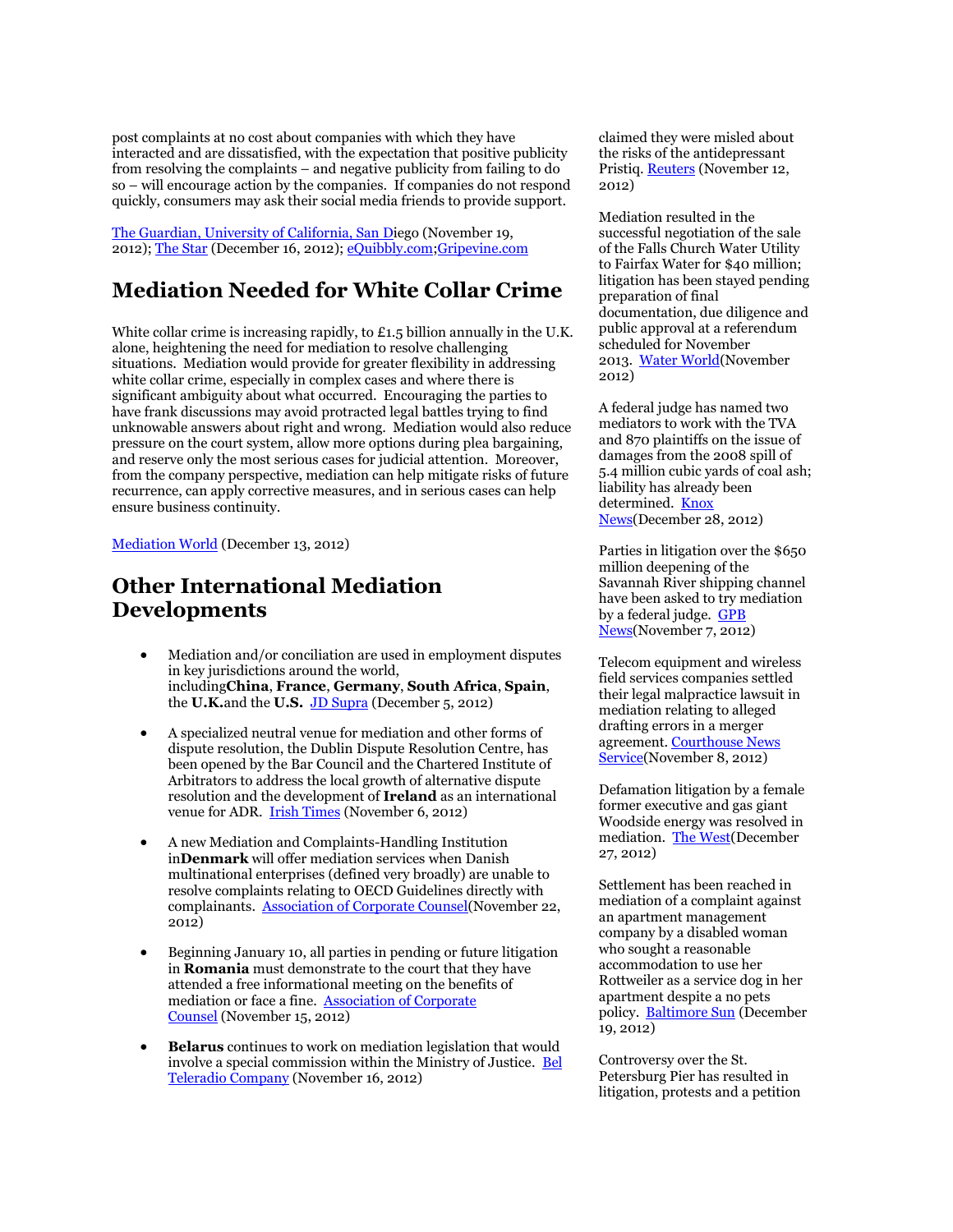- A Mediation and Conciliation Centre has been established in Durban, **South Africa**, by the Durban Chamber of Commerce and Industry, offering the services of nationally and internationally accredited neutrals. [East Coast Radio\(](http://www.ecr.co.za/kagiso/content/en/east-coast-radio/east-coast-radio-news?oid=1771701&sn=Detail&pid=490476&Mediation-centre-launched-in-Durban)November 6, 2012)
- The Securities and Exchange Commission of **Pakistan** is turning to mediation to resolve disputes involving regulated companies and has signed a memorandum of understanding with the Karachi Centre for Dispute Resolution. The SECP is seeking to make mediation mandatory prior to litigation under the laws it administers, as well as encouraging use of mediation clauses in agreements by companies. [The International News](http://www.thenews.com.pk/Todays-News-3-143068-SECP-KCDR-sign-agreement) (November 16, 2012); [Business Recorder\(](http://www.brecorder.com/market-data/stocks-a-bonds/0/1258771/)November 16, 2012)
- The Mediation Center established last summer at the Lahore Chamber of Commerce and Industry to resolve business and commercial disputes in Lahore, **Pakistan**, has begun operations. [The News](http://www.thenews.com.pk/Todays-News-3-148573-LCCI-Mediation-Centre-operationalised) (December 16, 2012)
- The Chief Justice of **India** emphasized the need for mediation to help people and to address the huge litigation explosion. In the first nine months of 2012, some 278,000 cases were referred to over 400 mediation centers across the country. [The](http://www.thehindu.com/news/national/mediation-only-way-out-of-docket-explosion-says-cji/article4085765.ece)  [Hindu](http://www.thehindu.com/news/national/mediation-only-way-out-of-docket-explosion-says-cji/article4085765.ece) (November 11, 2012)
- Organizations that address medical negligence in **Malaysia**are encouraging patients to use mediation for resolving claims in order to obtain better outcomes much more quickly. [The](http://thestar.com.my/health/story.asp?file=/2012/12/16/health/12288851&sec=health)  [Star](http://thestar.com.my/health/story.asp?file=/2012/12/16/health/12288851&sec=health) (December 16, 2012)
- The government of **Australia** has funded a new website to promote Australian mediators and arbitrators in the resolution of international commercial disputes. [Asia Pulse\(](http://tinyurl.com/afrlcp5)November 3, 2012) (Subscription Required); www.icdr.gov.au
- The pros and cons of sitting judges acting as mediators is being discussed in **Australia**, following recent changes in Victoria which now permit supreme court judges to mediate. Lawyers [Weekly](http://www.lawyersweekly.com.au/opinion/judging-mediation) (December 11, 2012)

#### **Update on Home Foreclosure Mediation**

 **Oregon** was prepared for large numbers of mortgage foreclosure mediations after legislation took effect in mid-July 2012, but has had only one homeowner go through mediation in the first four months. The state's mediation program applies only to nonjudicial foreclosures, which nearly came to a complete stop following the new mediation requirements and an unrelated appellate court ruling on lenders' recording practices. By contrast, the number of judicial foreclosures has more than tripled and an additional surge of foreclosure cases may be coming. Efforts are under way to obtain legislative solutions, including changes to the foreclosure mediation program to clarify notification requirements and define at-risk homeowners, along with more controversial proposals, such as expanding the mediation program to cover judicial as well as non-judicial foreclosures. [Oregon Live](http://www.oregonlive.com/front-porch/index.ssf/2012/12/legislature_supreme_court_face.html) (December 22, 2012); The [Oregonian](http://www.oregonlive.com/opinion/index.ssf/2012/11/debate_over_mers_foreclosure_m.html) (November 19, 2012); [Loan Safe](http://www.loansafe.org/oregon-foreclosure-mediation-program-showing-little-results) (November 15, 2012)

signed by 15,000; the judge has ordered mediation. [Bay](http://www.baynews9.com/content/news/baynews9/news/article.html/content/news/articles/bn9/2012/12/5/judge_orders_mediati.html)  [News\(](http://www.baynews9.com/content/news/baynews9/news/article.html/content/news/articles/bn9/2012/12/5/judge_orders_mediati.html)December 5, 2012)

Goldman Sachs and an insurer have entered mediation in an effort to settle litigation involving alleged misrepresentations concerning securitization of a portfolio of 6,000 mortgage loans. [Bloomberg](http://www.bloomberg.com/news/2012-12-07/goldman-in-mediation-with-cifg-to-settle-mortgage-suit.html) (December 7, 2012)

Residential Capital wants a bankruptcy judge to select a mediator to seek progress with creditors in reaching a reorganization plan, although a pending settlement with Ally adds complications. [Nasdaq\(](http://www.nasdaq.com/article/rescap-wants-mediator-to-break-logjam-in-creditor-negotiations-20121207-00522#.UMtv3XPjnXE)December 7, 2012)

A mediator has been selected to try to assist the parties in settling litigation brought by an Emergency Communication District over 911 charges billed by BellSouth. [Times](http://www.t-g.com/story/1922376.html)  [Gazette\(](http://www.t-g.com/story/1922376.html)December 13, 2012)

The Drake music copyright infringement case concerning the track "Marvin's Room" is set to go to mediation. [LA Late](http://news.lalate.com/2012/12/27/drake-music-lawsuit-heads-to-mediation-exclusive/)  [News](http://news.lalate.com/2012/12/27/drake-music-lawsuit-heads-to-mediation-exclusive/) (December 27, 2012)

Top marketing executives from Telstra and Optus have been ordered to participate in mediation in an advertising dispute over the availability of 4G networks in Brisbane. [Great Lakes](http://www.greatlakesadvocate.com.au/story/1120901/telstra-and-optus-go-to-mediation-over-4g-row/?cs=9)  [Advocate\(](http://www.greatlakesadvocate.com.au/story/1120901/telstra-and-optus-go-to-mediation-over-4g-row/?cs=9)November 14, 2012)